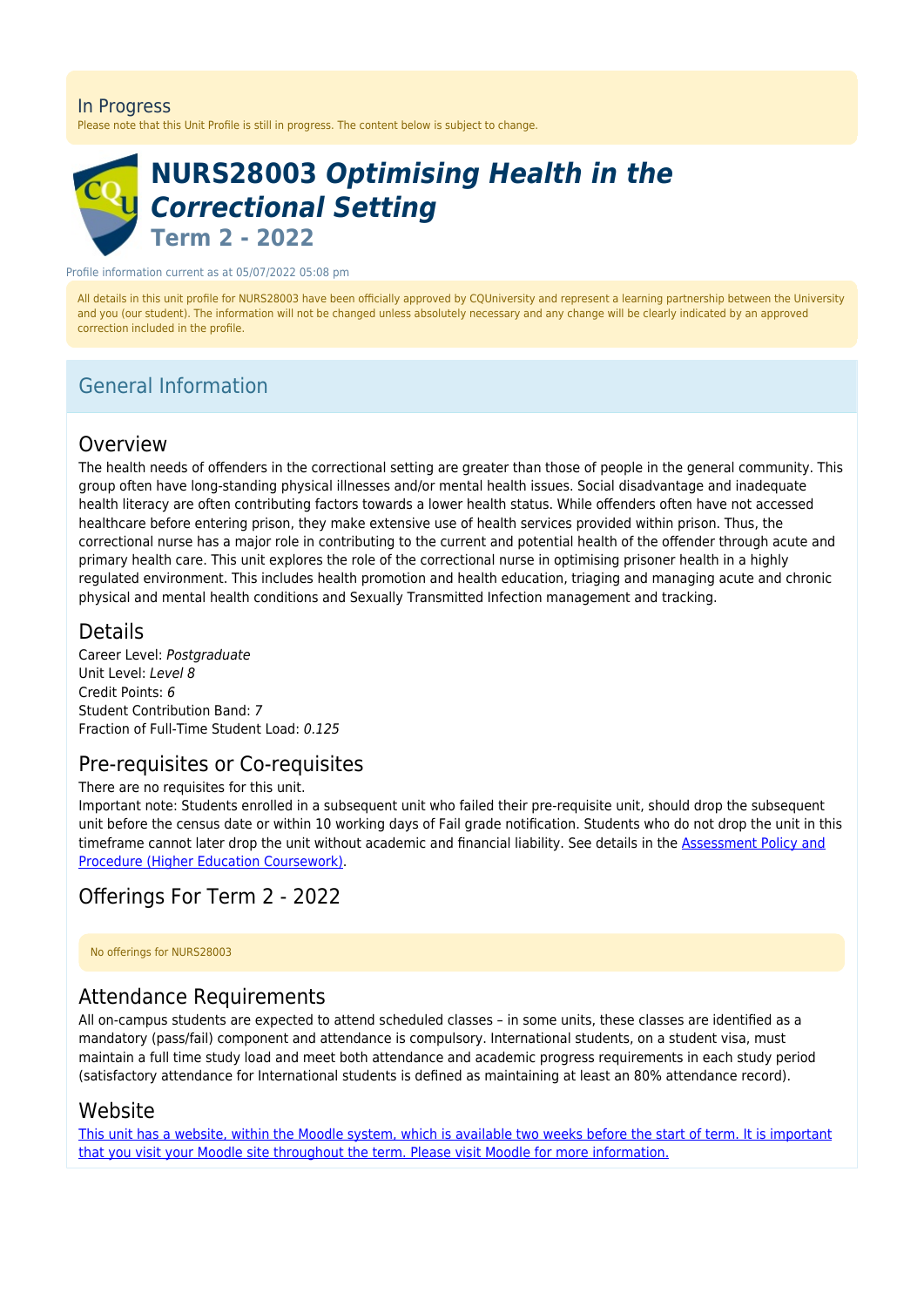# Class and Assessment Overview

### Recommended Student Time Commitment

Each 6-credit Postgraduate unit at CQUniversity requires an overall time commitment of an average of 12.5 hours of study per week, making a total of 150 hours for the unit.

# Class Timetable

**[Regional Campuses](https://handbook.cqu.edu.au/facet/timetables)**

Bundaberg, Cairns, Emerald, Gladstone, Mackay, Rockhampton, Townsville

#### **[Metropolitan Campuses](https://handbook.cqu.edu.au/facet/timetables)**

Adelaide, Brisbane, Melbourne, Perth, Sydney

### Assessment Overview

### Assessment Grading

This is a graded unit: your overall grade will be calculated from the marks or grades for each assessment task, based on the relative weightings shown in the table above. You must obtain an overall mark for the unit of at least 50%, or an overall grade of 'pass' in order to pass the unit. If any 'pass/fail' tasks are shown in the table above they must also be completed successfully ('pass' grade). You must also meet any minimum mark requirements specified for a particular assessment task, as detailed in the 'assessment task' section (note that in some instances, the minimum mark for a task may be greater than 50%). Consult the [University's Grades and Results Policy](https://www.cqu.edu.au/policy) for more details of interim results and final grades.

# CQUniversity Policies

#### **All University policies are available on the [CQUniversity Policy site.](https://policy.cqu.edu.au/)**

You may wish to view these policies:

- Grades and Results Policy
- Assessment Policy and Procedure (Higher Education Coursework)
- Review of Grade Procedure
- Student Academic Integrity Policy and Procedure
- Monitoring Academic Progress (MAP) Policy and Procedure Domestic Students
- Monitoring Academic Progress (MAP) Policy and Procedure International Students
- Student Refund and Credit Balance Policy and Procedure
- Student Feedback Compliments and Complaints Policy and Procedure
- Information and Communications Technology Acceptable Use Policy and Procedure

This list is not an exhaustive list of all University policies. The full list of University policies are available on the [CQUniversity Policy site.](https://policy.cqu.edu.au/)

# Previous Student Feedback

### Feedback, Recommendations and Responses

Every unit is reviewed for enhancement each year. At the most recent review, the following staff and student feedback items were identified and recommendations were made.

### Feedback from Informal student communication

#### **Feedback**

Good learning resources and links to external resources provided.

#### **Recommendation**

Learning resources will be reviewed and updated to maintain currency and relevance to the unit content.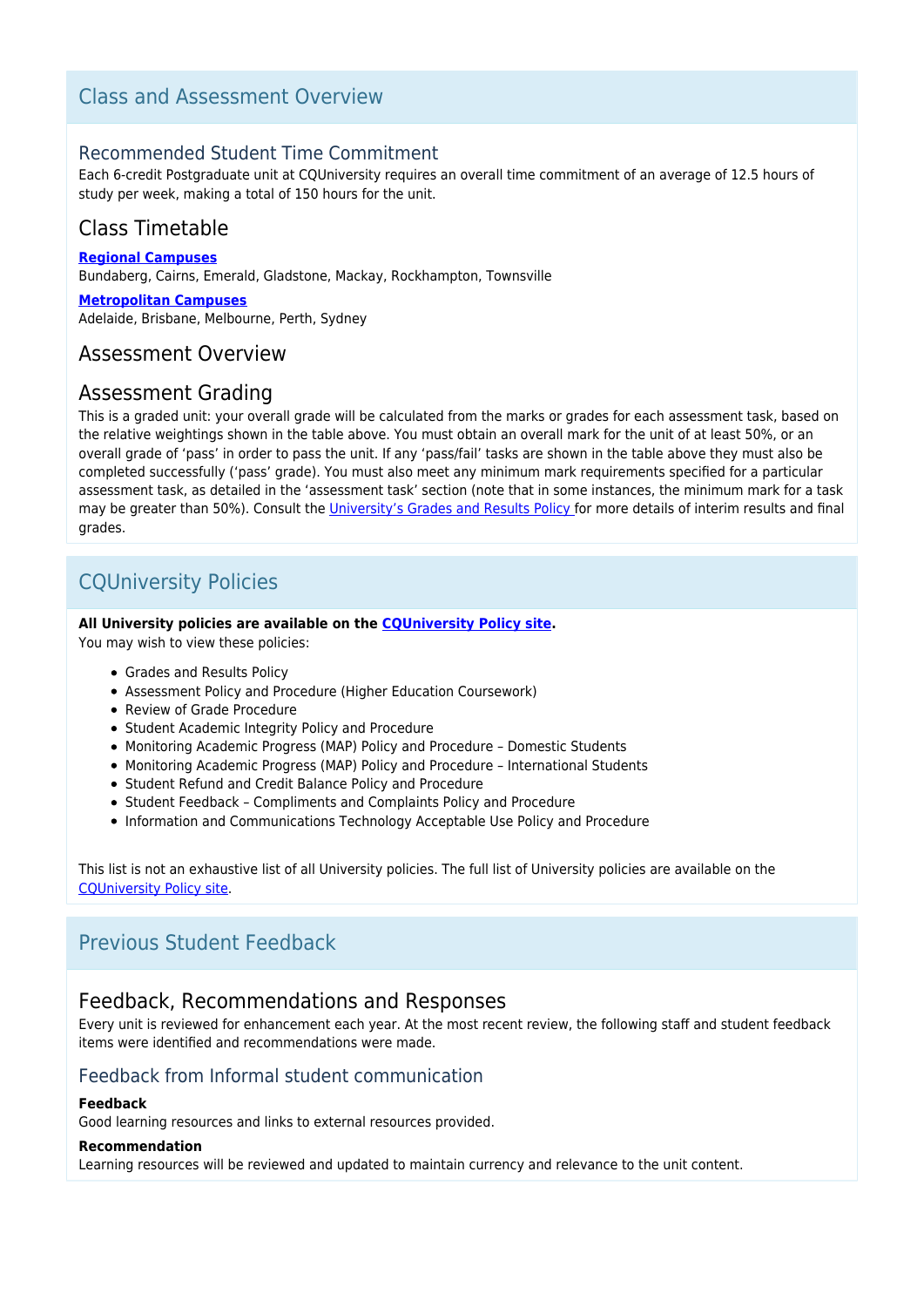# Unit Learning Outcomes

#### **On successful completion of this unit, you will be able to:**

- 1. Identify the range of physical and mental health issues prevalent in the offender population, including those related to sexual and reproductive health and those experienced by Aboriginal and Torres Strait Islander peoples
- 2. Analyse the primary health care role of the correctional nurse
- 3. Identify organisational and cultural barriers to providing treatment for persons with acute or chronic illness in the correctional setting and provide strategies to decrease the impact
- 4. Demonstrate principles of triage, and recognising and responding to clinical deterioration, in simulated scenarios
- 5. Explain the prevalence of communicable diseases in the correctional setting, including Sexually Transmitted Diseases, and evaluate a program and/or strategy designed to minimise this prevalence
- 6. Construct a health education program for an individual offender and/or group of offenders to optimise their health while being imprisoned and/or for returning to the community.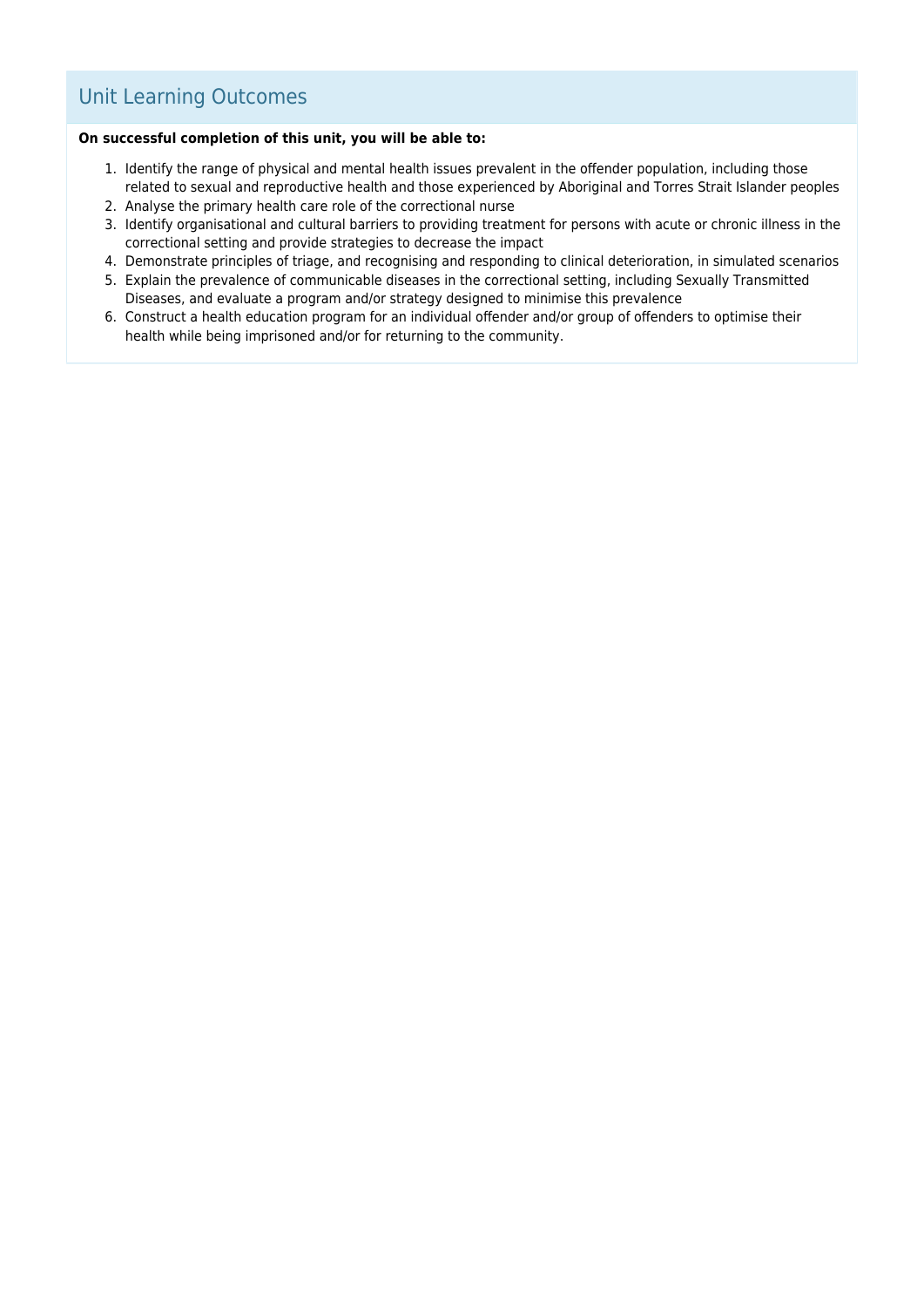# Alignment of Learning Outcomes, Assessment and Graduate Attributes

N/A Level **P** Introductory o Intermediate o Graduate Level Professional Professional a Advanced Level

### Alignment of Assessment Tasks to Learning Outcomes

| <b>Assessment Tasks</b>    | <b>Learning Outcomes</b> |  |           |                                                   |               |  |  |  |  |
|----------------------------|--------------------------|--|-----------|---------------------------------------------------|---------------|--|--|--|--|
|                            |                          |  |           |                                                   | $1$ 2 3 4 5 6 |  |  |  |  |
| 1 - Online Quiz(zes) - 20% |                          |  |           | $\bullet$ $\bullet$ $\bullet$ $\bullet$ $\bullet$ |               |  |  |  |  |
| 2 - Case Study - 40%       |                          |  | $\bullet$ |                                                   |               |  |  |  |  |
| 3 - Portfolio - 40%        | $\bullet$ $\bullet$      |  |           | $\bullet$                                         | $\bullet$     |  |  |  |  |

# Alignment of Graduate Attributes to Learning Outcomes

| <b>Graduate Attributes</b>                         | <b>Learning Outcomes</b> |         |                     |         |         |         |  |  |
|----------------------------------------------------|--------------------------|---------|---------------------|---------|---------|---------|--|--|
|                                                    | $\mathbf{1}$             |         | $2 \quad 3 \quad 4$ |         | 5       | 6       |  |  |
| 1 - Knowledge                                      | $\circ$                  | $\circ$ |                     | $\circ$ | $\circ$ | $\circ$ |  |  |
| 2 - Communication                                  | $\circ$                  | $\circ$ | $\circ$             |         |         |         |  |  |
| 3 - Cognitive, technical and creative skills       |                          | $\circ$ | $\circ$             | $\circ$ | $\circ$ | $\circ$ |  |  |
| 4 - Research                                       |                          |         |                     |         | $\circ$ |         |  |  |
| 5 - Self-management                                |                          |         |                     |         |         |         |  |  |
| 6 - Ethical and Professional Responsibility        |                          |         | $\circ$             | $\circ$ |         |         |  |  |
| 7 - Leadership                                     |                          |         |                     |         |         |         |  |  |
| 8 - Aboriginal and Torres Strait Islander Cultures |                          |         |                     |         |         |         |  |  |

# Textbooks and Resources

## **Textbooks**

Information for Textbooks is not yet available. The textbooks have not yet been finalised.

## IT Resources

**You will need access to the following IT resources:**